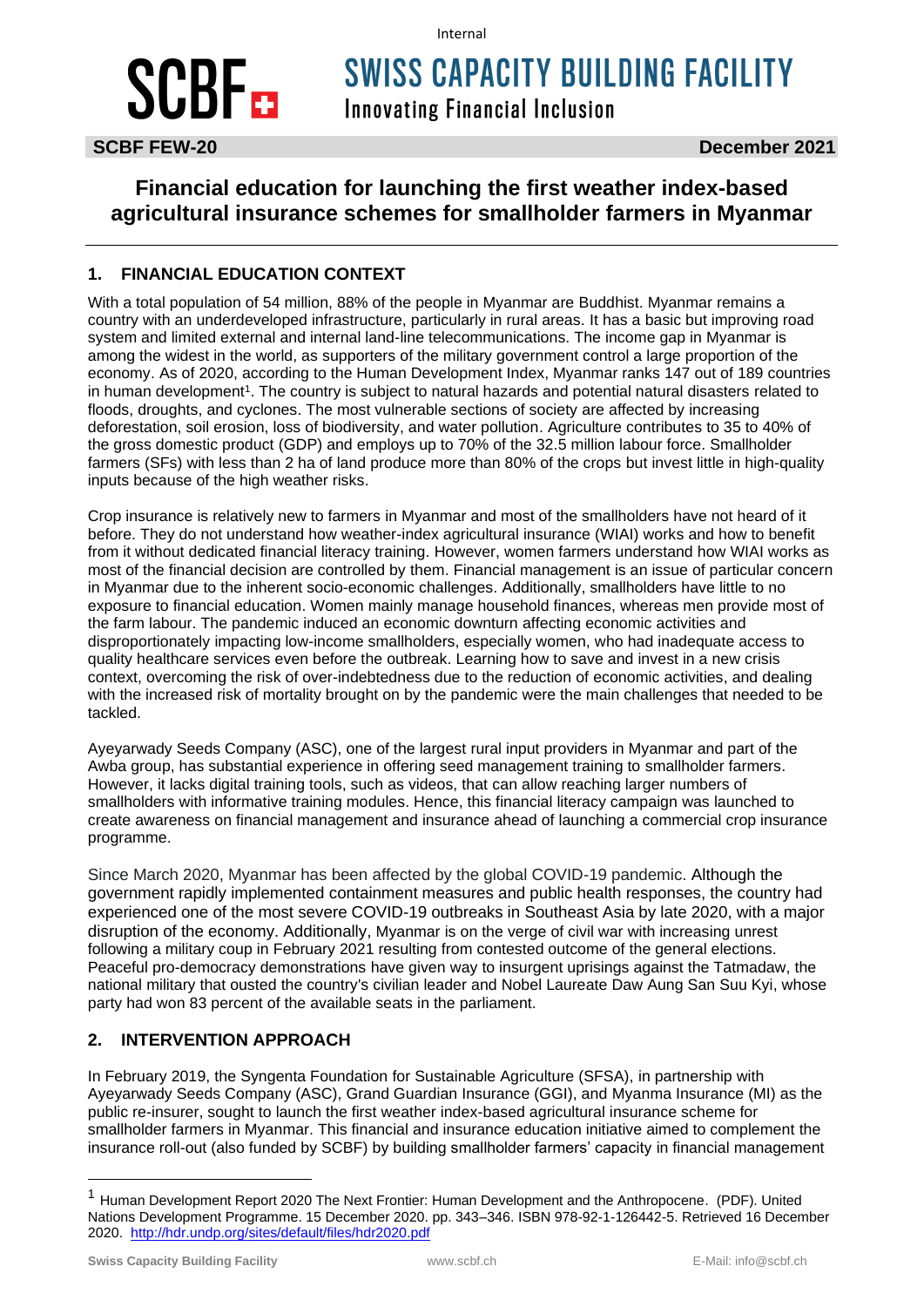# SCRE<sub>m</sub>

and insurance, as well as good farm management and agricultural practices. Due to challenges with the insurance regulator's authorization, COVID-10 lockdown and restrictions, and the civil war situation in Myanmar, the insurance and financial education initiative could not be completed.

#### **Financial literacy needs assessment**

The project team conducted face-to-face interviews with farmers at 5 locations until March 2020 to collect preliminary information, including the main concerns highlighted by smallholders and their families:

- **Limited awareness or understanding of insurance and weather index insurance** as an essential risk transfer mechanism.
- **Limited awareness on good financial management practices**.
- **Dependence on providers such as the ASC to facilitate the introduction of good practices on financial management, insurance and good agricultural practices** to create an adequate understanding of the benefits of financial management and insurance.
- Despite ASC's experience in offering seed management trainings to smallholders, **it lacked digital training tools, such as videos**, that would allow targeting more smallholders with informative trainings. Previously, the ASC had limited experience in offering financial literacy trainings, but there was interest to develop an in-house capability as an essential risk management strategy for offering WIAI group covers to smallholders.

#### **Main activity areas and outputs**

The aim of this project was to strengthen ASC's capacity in delivering effective financial literacy and insurance trainings, including a more comprehensive training package for women farmers, in addition to the seed management trainings they were already providing. As a risk mitigation strategy, ASC and SFSA envisaged two weather index agricultural insurance (WIAI) schemes (outlined in the complementary SCBF project [2019-02\)](https://scbf.ch/wp-content/uploads/2020/06/SCBF_2019-02_FactSheet_ASC-SFSA_Myanmar-1.pdf) in line with their commitment to creating shared value. ASC was expected to support in developing digital training tools and digital distribution channels for both training packages to allow for a wider dissemination beyond resource-intensive face-to-face training sessions.

| <b>Milestones</b>                                                                                                                                                                                                                                                                                                                                             | <b>Outputs</b>                                                                                                                                                                                                                                                      | <b>Comments</b>                                                                                                                                                                                                                                                                                                                                                                   |
|---------------------------------------------------------------------------------------------------------------------------------------------------------------------------------------------------------------------------------------------------------------------------------------------------------------------------------------------------------------|---------------------------------------------------------------------------------------------------------------------------------------------------------------------------------------------------------------------------------------------------------------------|-----------------------------------------------------------------------------------------------------------------------------------------------------------------------------------------------------------------------------------------------------------------------------------------------------------------------------------------------------------------------------------|
| Developing and testing the<br>following training and                                                                                                                                                                                                                                                                                                          | The following materials were developed:                                                                                                                                                                                                                             | Some of the planned content was not<br>developed due to below reasons:                                                                                                                                                                                                                                                                                                            |
| information tools for the<br>targeted smallholders and<br>women farmers: 16 videos (6<br>on financial education, 3 on<br>insurance, 5 on good<br>agricultural practices, and 2<br>client's video testimonials, 11<br>leaflets, 10 radio spots, one<br>rural farm household financial<br>literacy game, and financial<br>literacy<br>messages on ASC's village | a) 6 videos on financial education and 5 on<br>good agronomical practices were completed,<br>as well as the scripts for 3 videos on<br>insurance;<br>b) 11 leaflets;<br>c) scripts for 10 radio spots;<br>d) a rural farm household financial literacy<br>game; and | a) delays in the insurance product<br>approval by the regulator;<br>b) delays in the coordination and<br>feedback on the videos produced;<br>c) interruptions to human resource<br>availabilities for ASC and the local FE<br>consultant;<br>d) extended COVID-19 lockdown<br>measures; and<br>e) the deteriorating civil situation due to<br>the military coup in February 2021. |
| link app and Facebook chat-<br>boxes.                                                                                                                                                                                                                                                                                                                         | e) financial literacy messages, which are yet<br>to be delivered through Facebook and chat-<br>bots.<br>Two videos on client testimonials were not<br>produced.                                                                                                     | Due to the current situation, ASC<br>agreed to use videos on financial<br>education and good agronomical<br>practices as and when the situation<br>becomes normal.                                                                                                                                                                                                                |
|                                                                                                                                                                                                                                                                                                                                                               |                                                                                                                                                                                                                                                                     | As no insurance scheme could be<br>launched, videos on client testimonials<br>were not produced.                                                                                                                                                                                                                                                                                  |
| Training-of-trainers of ASC<br>staff, extension agents, and<br>input dealers in financial<br>literacy training, including the<br>development of manuals for<br>trainers.                                                                                                                                                                                      | Only the initial training-of-trainers of ASC<br>staff has been carried out by the<br>International Consultant.                                                                                                                                                      | ASC decided to train the extension<br>agents and input dealers through its<br>staff. Training of extension agents and<br>input dealers was not completed due to<br>the delays in the insurance product<br>approval by the regulator and the civil<br>war in Myanmar.                                                                                                              |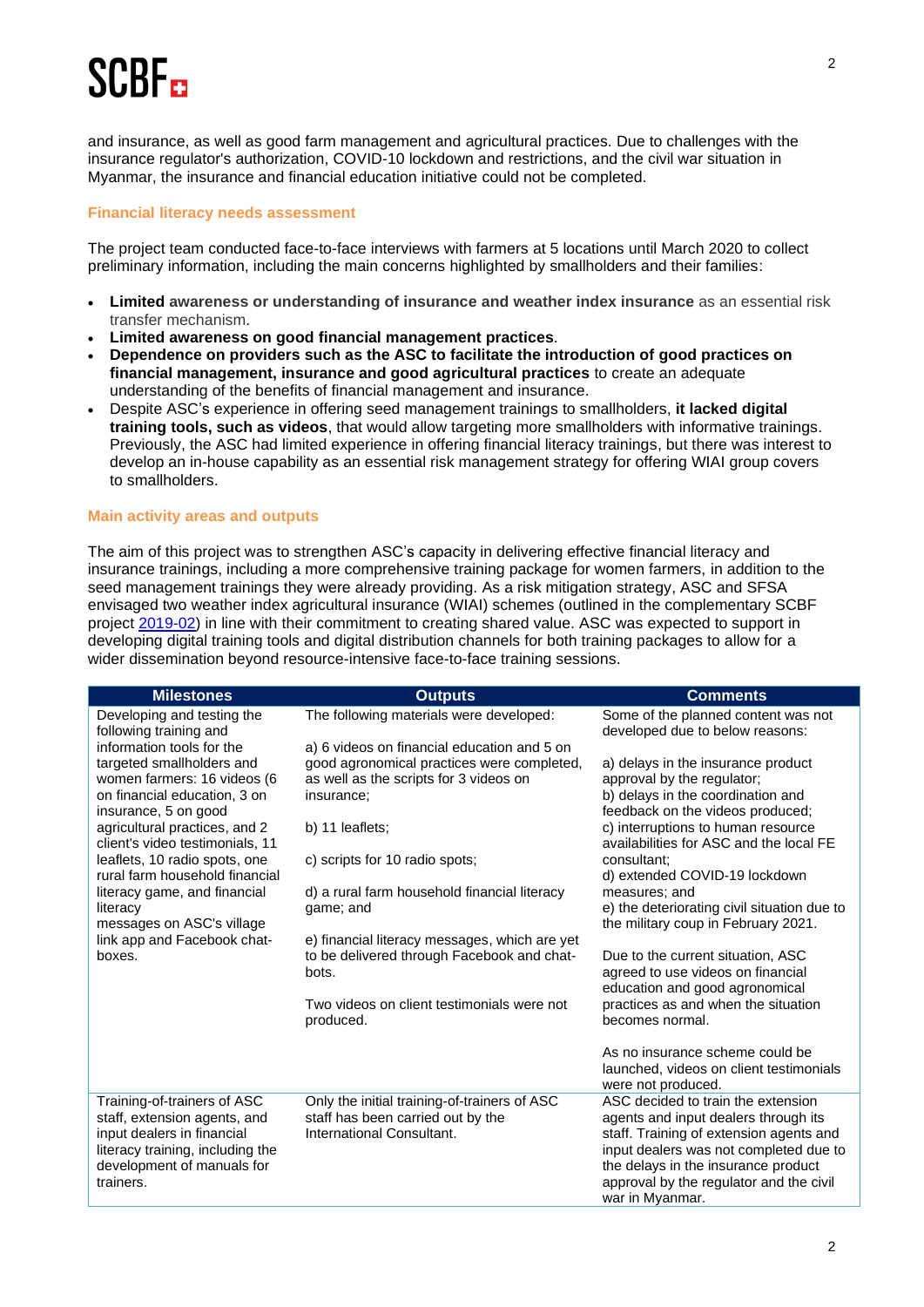# **SCRE**

| <b>Milestones</b>                                                                                                                                                                                                                                      | <b>Outputs</b>                                                                                                                                                                                                                                                                                                                                                 | <b>Comments</b>                                                                                                                                                                               |
|--------------------------------------------------------------------------------------------------------------------------------------------------------------------------------------------------------------------------------------------------------|----------------------------------------------------------------------------------------------------------------------------------------------------------------------------------------------------------------------------------------------------------------------------------------------------------------------------------------------------------------|-----------------------------------------------------------------------------------------------------------------------------------------------------------------------------------------------|
| Initial face-to-face trainings of<br>around 1'750 smallholders on<br>the farm input insurance cover,<br>training of around 750 women<br>farmers on six financial literacy<br>topics and measuring of the<br>training outcomes until<br>September 2020. | Face-to-face training programmes were<br>initiated by ASC staff and five training<br>sessions were completed, reaching only 60<br>smallholders until March 2020. The activities<br>were postponed due to the COVID-19<br>lockdown and terminated later due to the<br>delay in the insurance product approval by<br>the regulator and the civil war in Myanmar. | ASC agreed to use videos developed<br>on financial education and good<br>agronomical practices to train<br>smallholders in the future once the<br>situation in the country becomes<br>normal. |

**The approach used for financial and insurance education (FIE)** involved animated videos, intuitive/easyto-apply financial education formats, and key questions posed to clients. Additionally, ASC was expected to share the videos, financial education chatbot messages, and financial education game through its app and social networks.

#### **Partner financial institution(s)**

ASC's strong market position within the Awba<sup>2</sup> group's own input dealer network and digital communication channel reached hundreds of thousands of smallholder farmers in the country. Its commitment to creating shared value with smallholders was expected to permit it to disseminate financial information and insurance education using digital tools.

SFSA, as the implementing partner, has carried out dry tests for weather-index agricultural insurance (WIAI) with several lending institutions and insurers over the past 3.5 years (partly with SCBF support through the [FSW-15](https://scbf.ch/wp-content/uploads/2020/06/SCBF_FS-15_Report-Final_Myanmar-SFSA-1.pdf) project) combined with awareness-raising and capacity-building of all key stakeholders, including the insurance regulator.

### **3. RESULTS ACHIEVED AND NOT ACHIEVED**

| <b>Targets</b>                                                           | <b>Description</b>                          | <b>Achievements</b>                                                                                                                                                                                                                                      |
|--------------------------------------------------------------------------|---------------------------------------------|----------------------------------------------------------------------------------------------------------------------------------------------------------------------------------------------------------------------------------------------------------|
| 16 videos, including one<br>smallholder farmer<br>testimony (in Burmese) | <b>Financial Education</b>                  |                                                                                                                                                                                                                                                          |
|                                                                          | 1. Household budgeting                      |                                                                                                                                                                                                                                                          |
|                                                                          | 2. Promotion of savings                     |                                                                                                                                                                                                                                                          |
|                                                                          | 3. Enhancing household income               | Videos were produced, but they<br>could not be sufficiently tested and<br>refined, as the FE trainings could<br>not take place due to organisational<br>delays, extended COVID-19<br>lockdowns and finally the military<br>coup d'état in February 2021. |
|                                                                          | 4. Household risk reduction                 |                                                                                                                                                                                                                                                          |
|                                                                          | 5. Insurance as a risk transfer<br>solution |                                                                                                                                                                                                                                                          |
|                                                                          | 6. Insurance of farm inputs                 |                                                                                                                                                                                                                                                          |
|                                                                          | <b>Good Agricultural Practices</b>          |                                                                                                                                                                                                                                                          |
|                                                                          | 1. Green gram and black gram                |                                                                                                                                                                                                                                                          |
|                                                                          | 2. Chickpea                                 | Videos were produced, but they<br>could not be sufficiently tested and                                                                                                                                                                                   |
|                                                                          | 3. Groundnut                                | refined, as the FE trainings could<br>not take place due to organisational<br>delays, extended COVID-19<br>lockdowns and finally the military<br>coup d'état in February 2021.                                                                           |
|                                                                          | 4. Sesame                                   |                                                                                                                                                                                                                                                          |
|                                                                          | 5. Maize                                    |                                                                                                                                                                                                                                                          |

The client- and partner financial institution-level results are summarized below:

<sup>2</sup> Myanma Awba Group is the leading agricultural corporation in Myanmar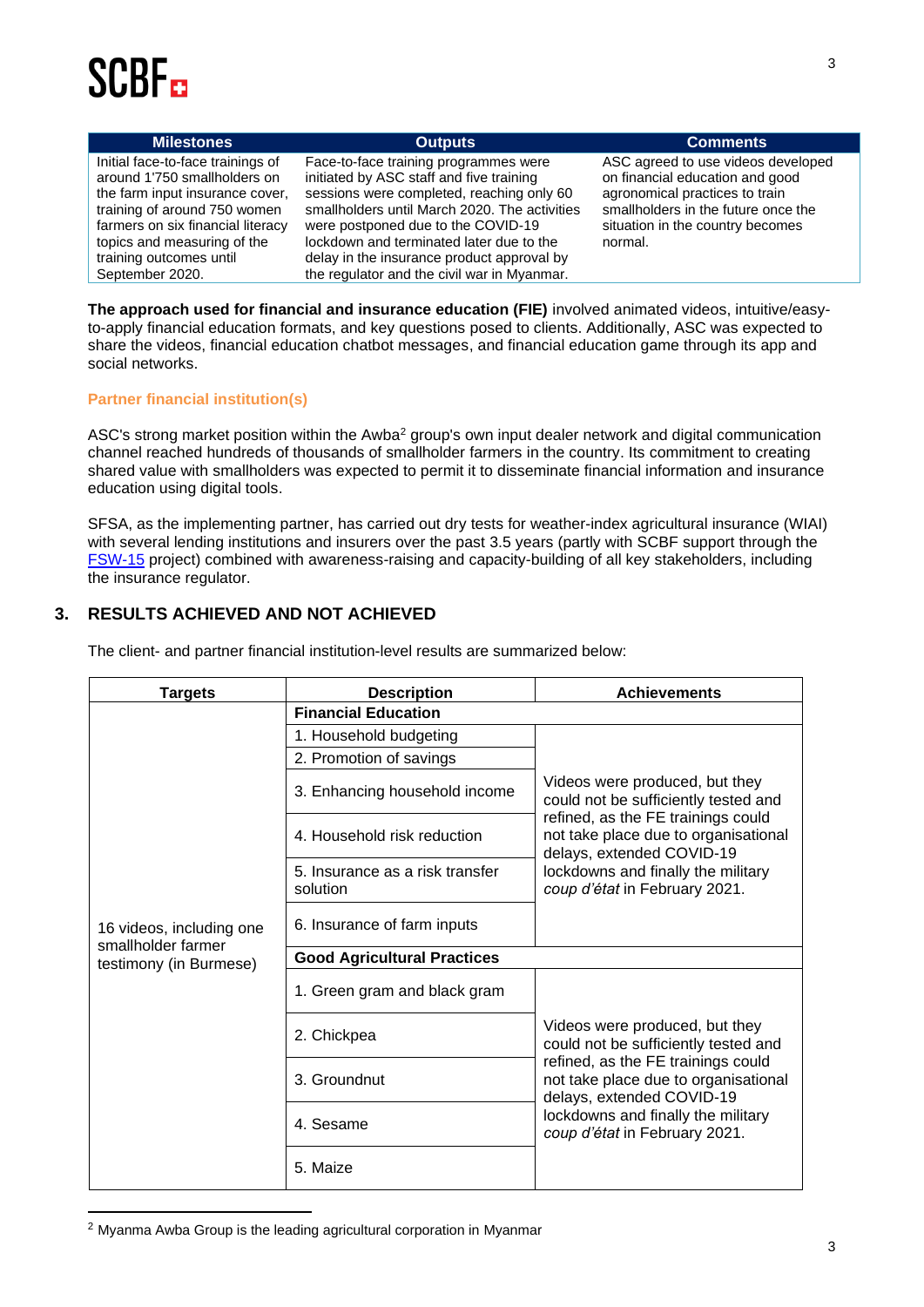# **SCBF**<sub>E</sub>

| <b>Targets</b>                                                                                                                                                                            | <b>Description</b>                                                                                                                                                                                            | <b>Achievements</b>                                                                                                                                                                                                    |
|-------------------------------------------------------------------------------------------------------------------------------------------------------------------------------------------|---------------------------------------------------------------------------------------------------------------------------------------------------------------------------------------------------------------|------------------------------------------------------------------------------------------------------------------------------------------------------------------------------------------------------------------------|
|                                                                                                                                                                                           | Insurance                                                                                                                                                                                                     |                                                                                                                                                                                                                        |
|                                                                                                                                                                                           | 1. How WIAI works for excess<br>and too little rainfall as well as<br>flood                                                                                                                                   | The script was finalized but the<br>video production was not completed<br>due to unavailability of local insurer<br>and delays in regulatory approvals.                                                                |
|                                                                                                                                                                                           | 2. The input packages insured for<br>the two commercial WIAI<br>schemes                                                                                                                                       | Term-sheets were developed but<br>the video was not produced as<br>insurer and regulatory approvals<br>could not be obtained.                                                                                          |
|                                                                                                                                                                                           | 3. How smallholders register for<br>the insurance cover and how they<br>receive new inputs (or pay-outs)                                                                                                      | The script was finalized but video<br>production was not completed due<br>to unavailability of local insurer and<br>delays in regulatory approvals.                                                                    |
|                                                                                                                                                                                           | <b>Testimonials from clients</b>                                                                                                                                                                              |                                                                                                                                                                                                                        |
|                                                                                                                                                                                           | Testimonial (in Burmese) of a<br>smallholder who participated in<br>the financial education training.                                                                                                         | Not initiated as no insurance<br>scheme was launched.                                                                                                                                                                  |
|                                                                                                                                                                                           | For the additional testimonial a<br>final decision will be taken as per<br>the insurance product to be<br>launched.                                                                                           | Not initiated as no insurance<br>scheme had been launched.                                                                                                                                                             |
| 10 radio spots                                                                                                                                                                            | Develop the guidelines for the<br>radio spots (6 on financial<br>education, 3 on insurance, and 1<br>on good agricultural practices);<br>translate into Burmese and<br>produce the audio productions          | Guidelines and scripts were<br>produced, but the audio production<br>was delayed due to the government<br>imposed COVID-19 lockdown.                                                                                   |
| Rural farm household<br>financial literacy game                                                                                                                                           | Layout, translation, voiceover<br>recording and upload to the ASC<br>Village Link app has been<br>finalized. Audio tracks were<br>expected to be recorded by the<br>end of October due to the time<br>needed. | Layout has been finalized and<br>translation into Burmese has been<br>completed.                                                                                                                                       |
| Set up of 1 or 2 Facebook<br>chat-bot(s) for the<br>targeted smallholders,<br>especially women                                                                                            | Develop financial literacy<br>messages, translate to Burmese,<br>upload on the ASC's Village Link<br>app and Facebook chatbots                                                                                | Messages for the Facebook chatbot<br>have been developed and<br>translated to Burmese.<br>Uploading the chatbots into the<br>Facebook page and Village Link<br>app was not completed as the<br>project was terminated. |
| Final revision of trainer's<br>manuals (in Burmese) on<br>financial literacy trainings<br>related to the two WIAI<br>covers and the<br>comprehensive set of<br>financial literacy modules | Develop in English, translate to<br>Burmese, design layout and print                                                                                                                                          | The English version was developed<br>and translated to Burmese.                                                                                                                                                        |